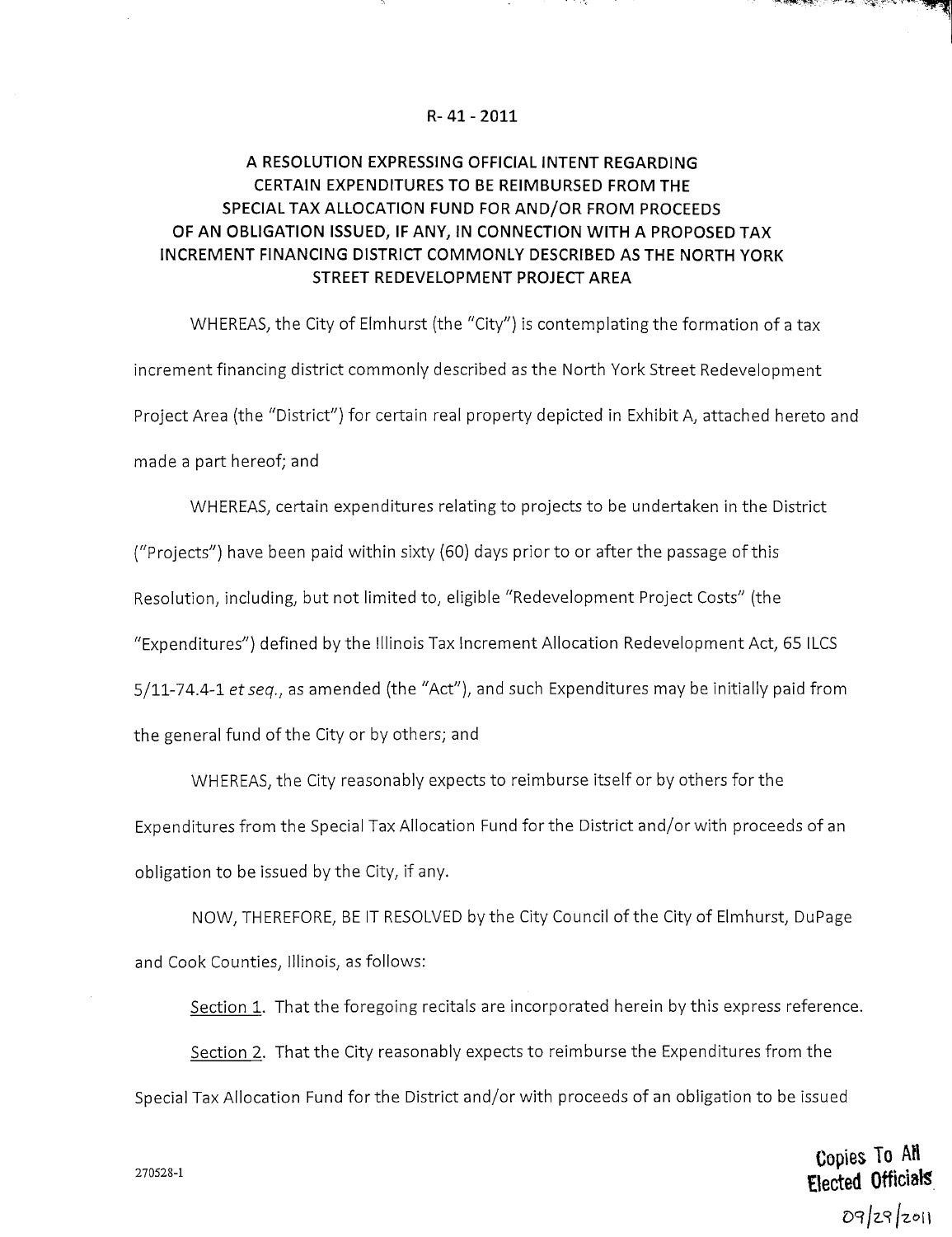by the City, if any.

Section 3. That the maximum principal amount of such obligation expected to be issued, if any, for reimbursement of the Expenditures in connection with the Project is \$10,000,000.00.

Section 4. That this Resolution is a declaration of official intent under Treas. Reg. Section 1.150-2 and under the Act.

Section 5. That the officials, officers and employees of the City are hereby authorized to take further actions as are necessary to carry out the intent and purpose of this Resolution.

Section 6. That this Resolution shall be in full force and effect immediately upon its passage in the manner provided by law.

| ADOPTED this $3^{A}$ day of Clarker, 2011. |  |
|--------------------------------------------|--|
| AYES: $12$                                 |  |
| NAYS: $O$                                  |  |
| ABSENT: $\overline{2}$                     |  |
| ABSTENTION:                                |  |

APPROVED by me this  $3^{700}$ day of  $\omega t$ to besteed the 2011.

**PARTIES AND PROPERTY** 

Peter P. DiCianni III, Mayor of the City of Elmhurst, DuPage and Cook Counties, Illinois

ATTESTED and filed in my office, this  $3^{nd}$ day of Cetabez 2011.

Patty Spencer

Patty Spencer, City Clerk of the City of Elmhurst, DuPage and Cook Counties, Illinois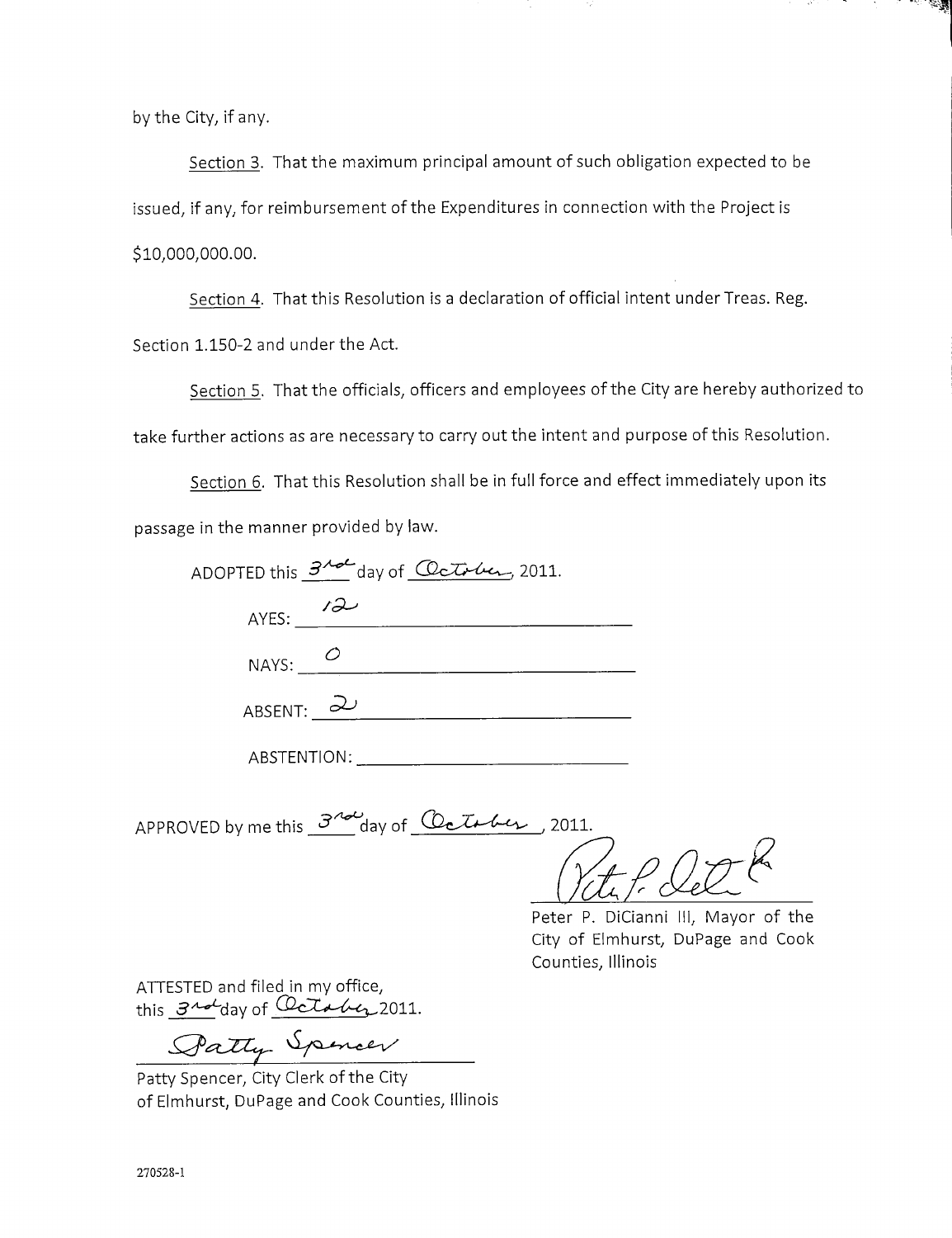## **EXHIBIT A**

## PROPOSED NORTH STREET REDEVELOPMENT PROJECT AREA

270528-1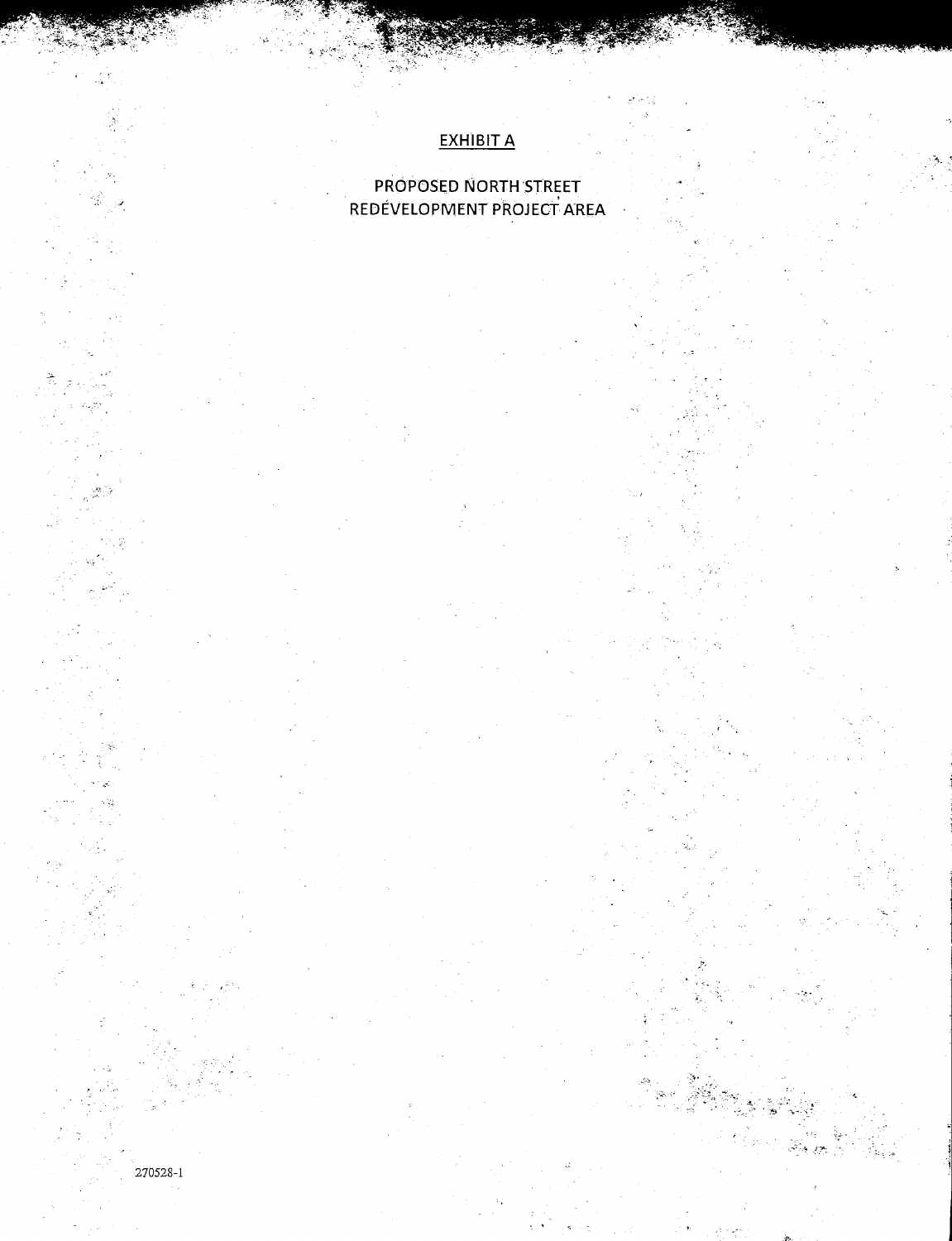